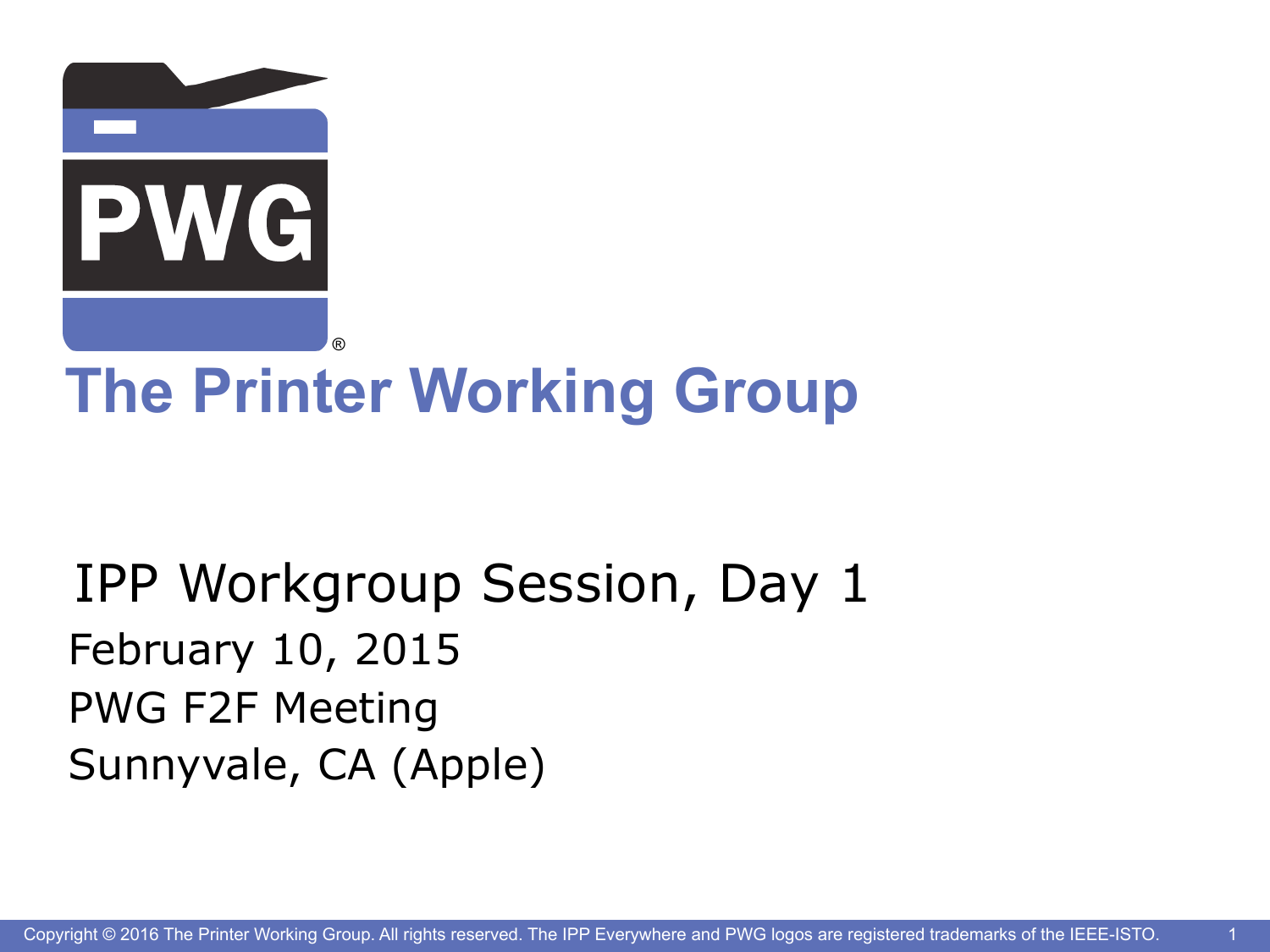#### Agenda



2

#### **February 10, 2016**

| When          | What                      |
|---------------|---------------------------|
| $1:00 - 1:15$ | IPP Workgroup Status      |
| $1:15 - 1:45$ | IETF IPP/1.1 Updates      |
| $1:45 - 4:00$ | <b>IPP System Service</b> |

#### **February 11, 2016**

| When                   | What                                    |
|------------------------|-----------------------------------------|
|                        | 9:00 - 12:00 IPP 3D Printing Extensions |
| $12:00 - 1:00$         | Lunch                                   |
|                        | 1:00 - 1:30 IPP Job Password Repertoire |
| $1:30 - 2:00$          | IPP Finishings 2.0 Errata               |
| 2:00 - 2:30 Next Steps |                                         |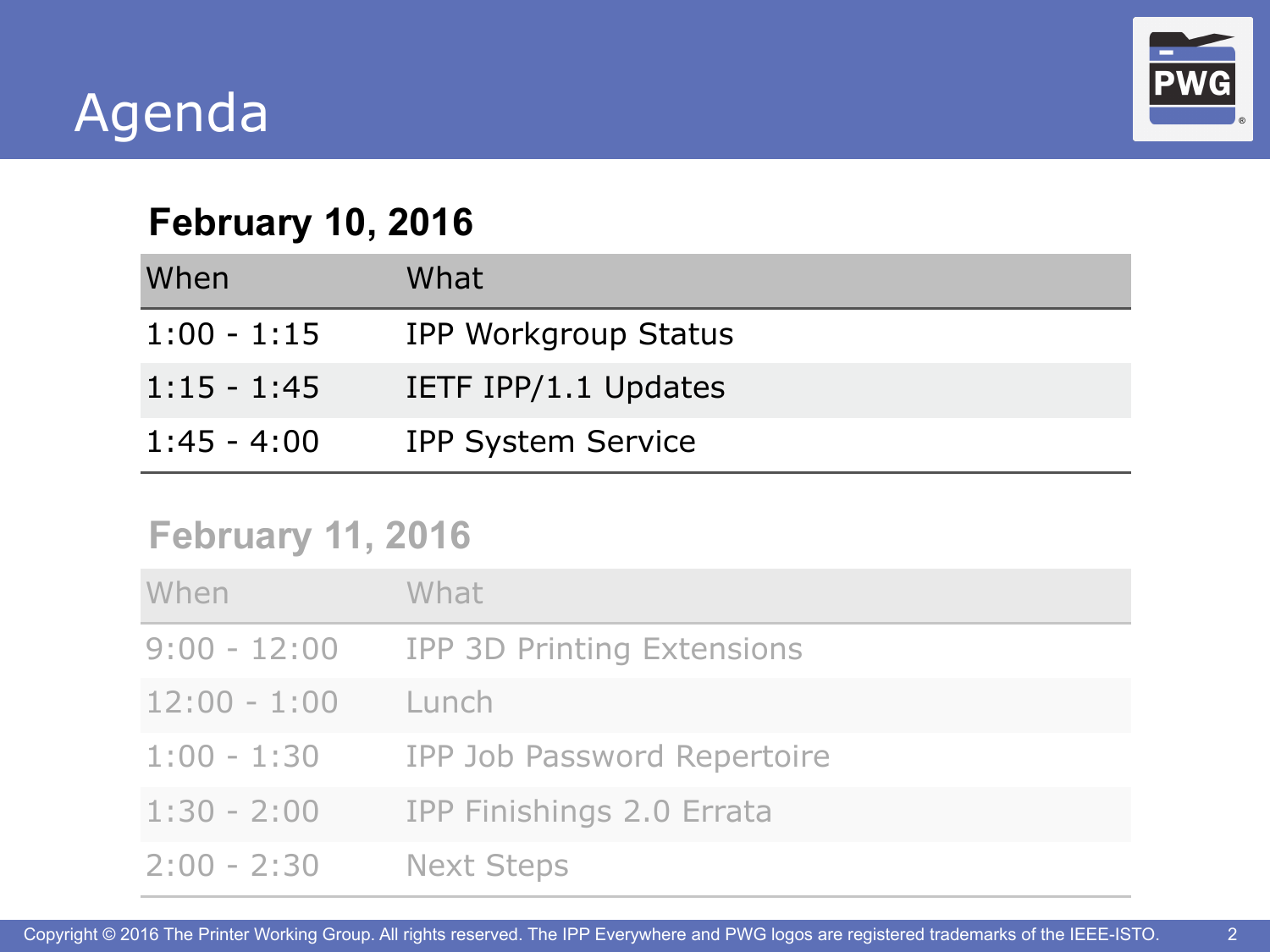#### Charter



- The Internet Printing Protocol (IPP) workgroup is chartered with the maintenance of IPP, the IETF IPP registry, and to support new clients, network architectures, and service bindings for MFDs and Imaging Systems
- In addition, we maintain the IETF Finisher MIB, Job MIB, and Printer MIB registries, and handle synchronization with changes in IPP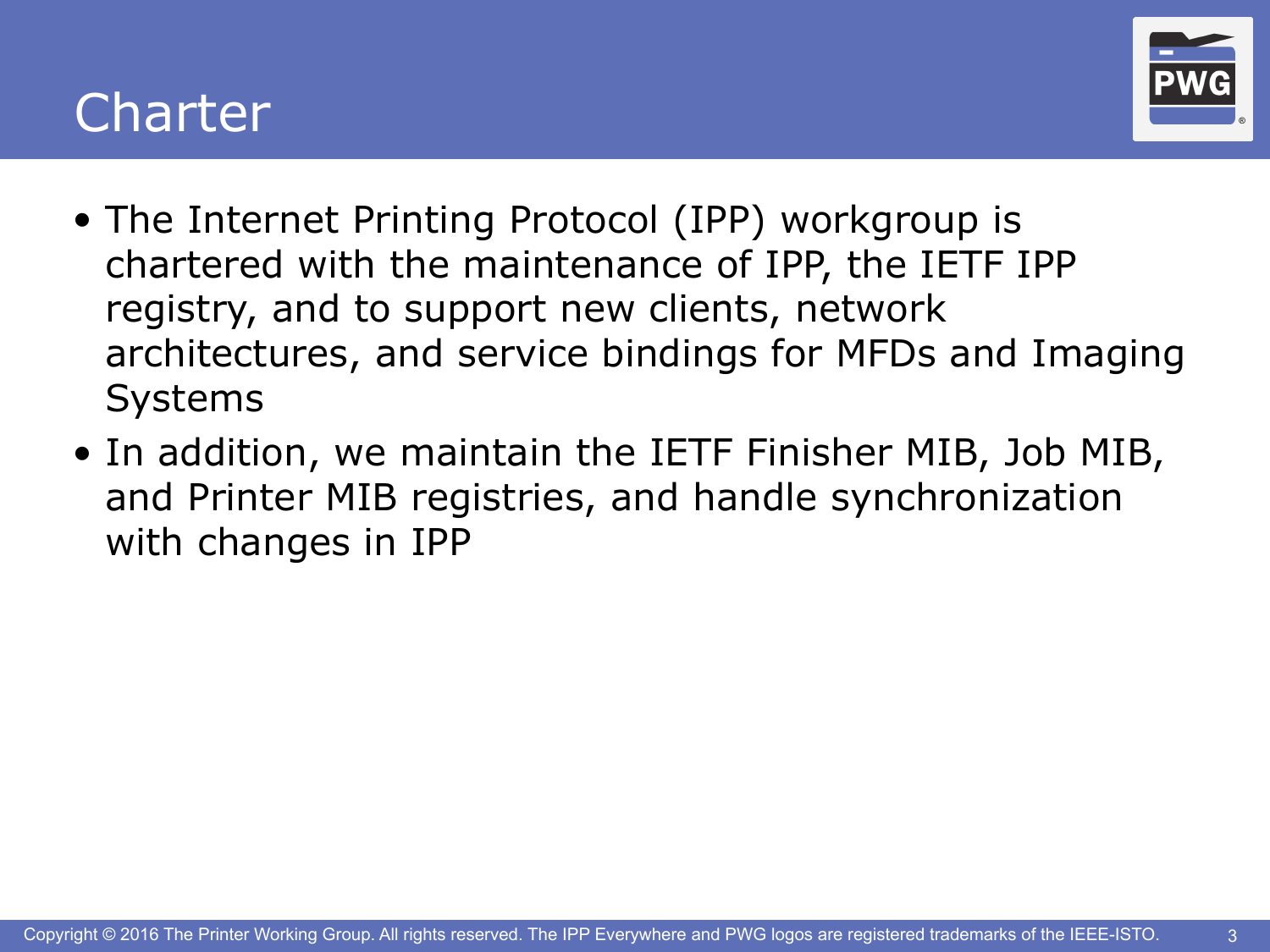#### **Officers**

®

- IPP WG Co-Chairs:
	- Paul Tykodi (TCS)
	- Ira McDonald (High North)
- IPP WG Secretary:
	- Michael Sweet (Apple)
- IPP WG Document Editors:
	- Ira McDonald (High North) IPP System Service (SYSTEM), IETF IPP/ 1.1
	- Michael Sweet (Apple) IPP System Service (SYSTEM), IETF IPP/1.1, IPP 3D Printing Extensions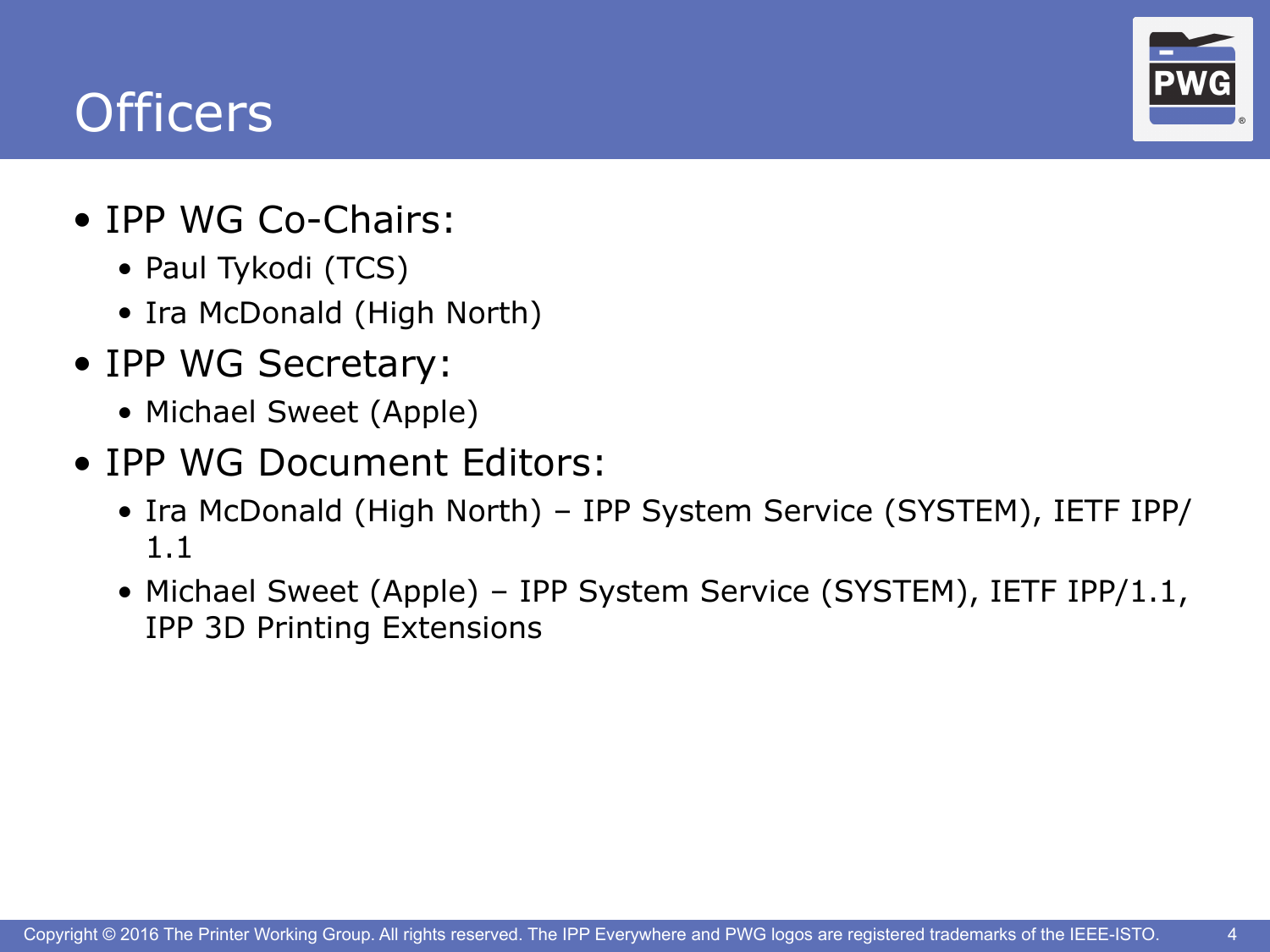## Status (1/2)



- IETF RFCs in development:
	- IETF IPP/1.1: Encoding and Transport (obsoletes RFC 2910/3382) - Stable Draft, AD Sponsor
	- IETF IPP/1.1: Model and Semantics (obsoletes RFC 2911/3381/3382) - Stable Draft, AD Sponsor
- PWG Specifications in development:
	- IPP Everywhere Printer Self-Certification Manual 1.0 (SELFCERT)
		- Stable, PWG Formal Vote
	- IPP System Service (SYSTEM) Interim Draft
- - IPP 3D Printing Extensions (3D) Interim Draft
		-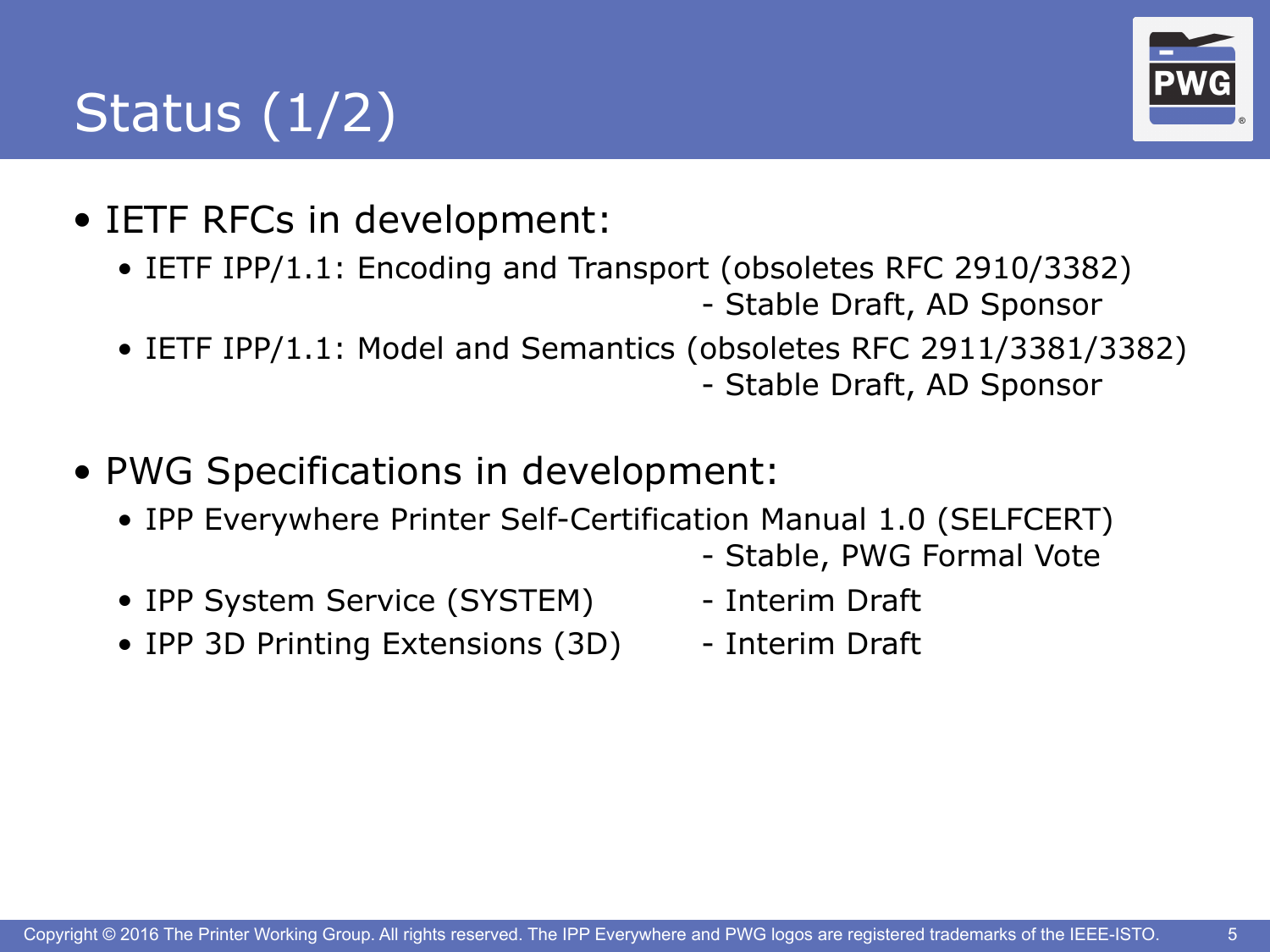## Status  $(2/2)$

- Recent Full Standard:
	- PWG 5100.12-2015: IPP 2.0, 2.1, and 2.2
- Recent Candidate Standards:
	- PWG 5100.19-2015: IPP Implementor's Guide v2.0 (IG)
	- PWG 5100.18-2015: IPP Shared Infrastructure Extensions (INFRA)
- Recent IETF RFCs:
	- RFC 7612: LDAP Schema for Printer Services
	- RFC 7472: IPP over HTTPS Transport Binding and "ipps" URI Scheme
- Up-to-date pending IANA registrations online:
	- http://www.pwg.org/ipp/ipp-registrations.xml
	- Continue to maintain this in parallel for new specifications
	- Github repository:
		- <https://github.com/istopwg/ippregistry>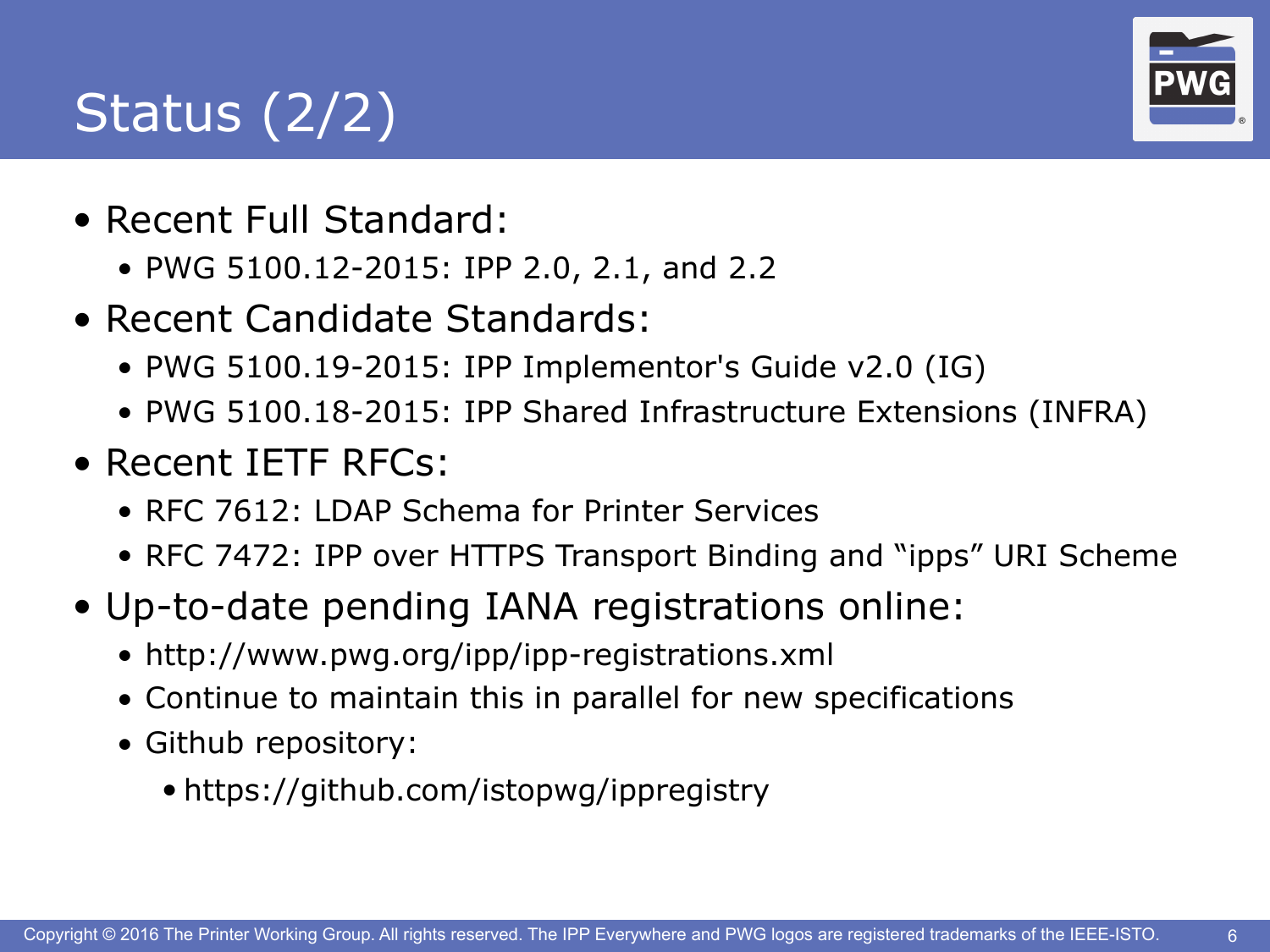#### IPP Everywhere Printer Self-Certification (SELFCERT)



- Current stable draft, tools, and web site content:
	- [http://ftp.pwg.org/pub/pwg/ipp/wd/wd](http://ftp.pwg.org/pub/pwg/ipp/wd/wd-ippeveselfcert10-20151110.pdf)ippeveselfcert10-20151110.pdf
	- [http://www.pwg.org/ipp/everywhere.html](http://www.pwg.org/ipp/) (for tools)
	- <http://beta.pwg.org/ippeveselfcert>(submission form)
	- <http://beta.pwg.org/printers> (printer list)
- Github repository for tools:
	- https://github.com/istopwg/ippeveselfcert
- PWG Formal Vote until February 19, 2016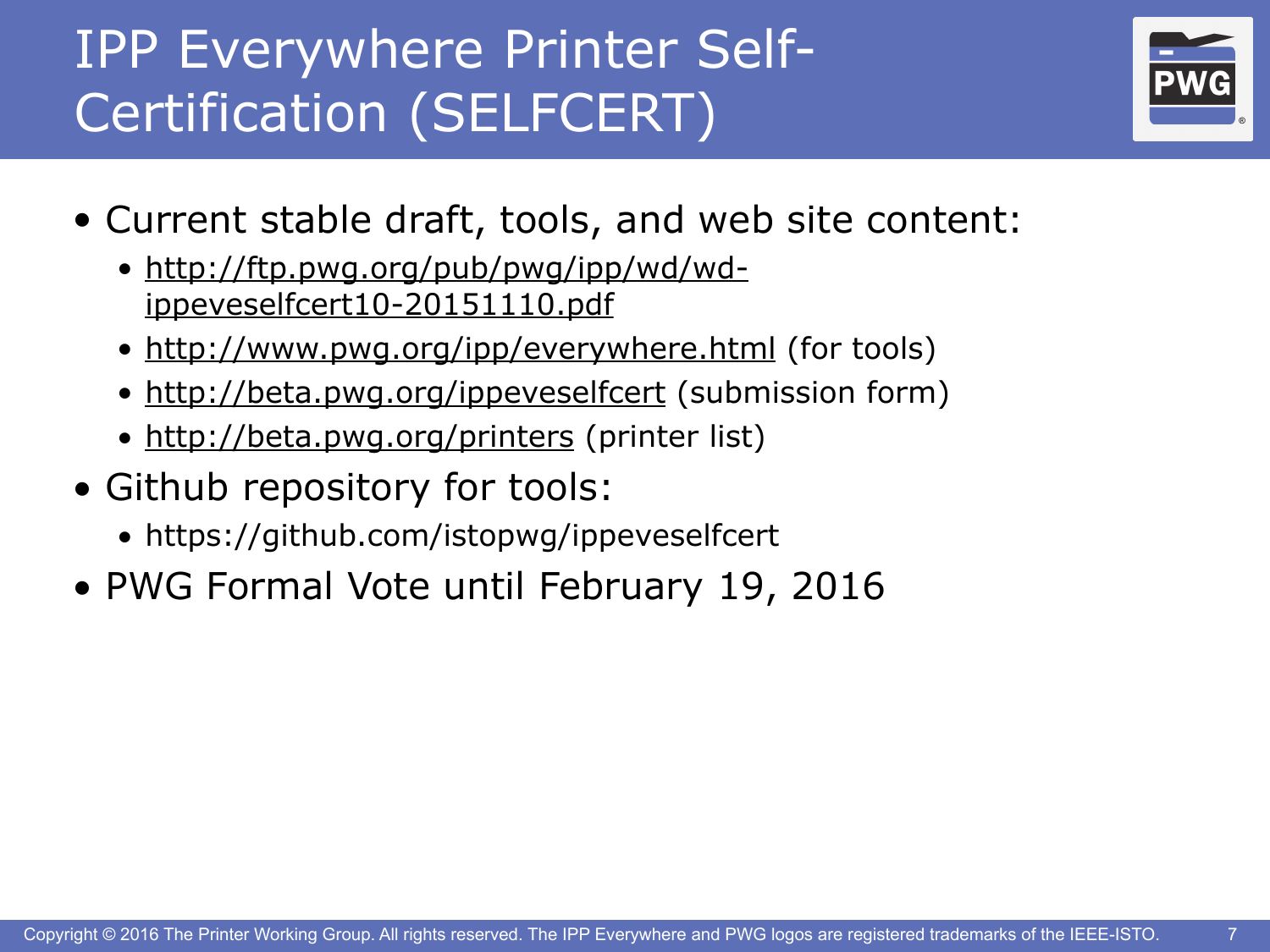#### IETF IPP/1.1 Updates



- Developing two new RFCs to replace (obsolete) RFCs 2910, 2911, 3381 (deprecated job progress attributes), and 3382 (collection attribute syntax)
- Stable drafts:
	- <http://tools.ietf.org/html/draft-sweet-rfc2910bis>
	- <http://tools.ietf.org/html/draft-sweet-rfc2911bis>
	- *• Drafts are being AD-sponsored by Barry Leiba, IETF ART Director, for publication as IETF Proposed Standard*
	- *• RFCs will eventually be advanced to IETF Internet Standard through status change (IETF process)*
- Proposed schedule:
	- $\bullet$  IETF Last Call Q1/Q2 2016
	- IESG Approval Q2/Q3 2016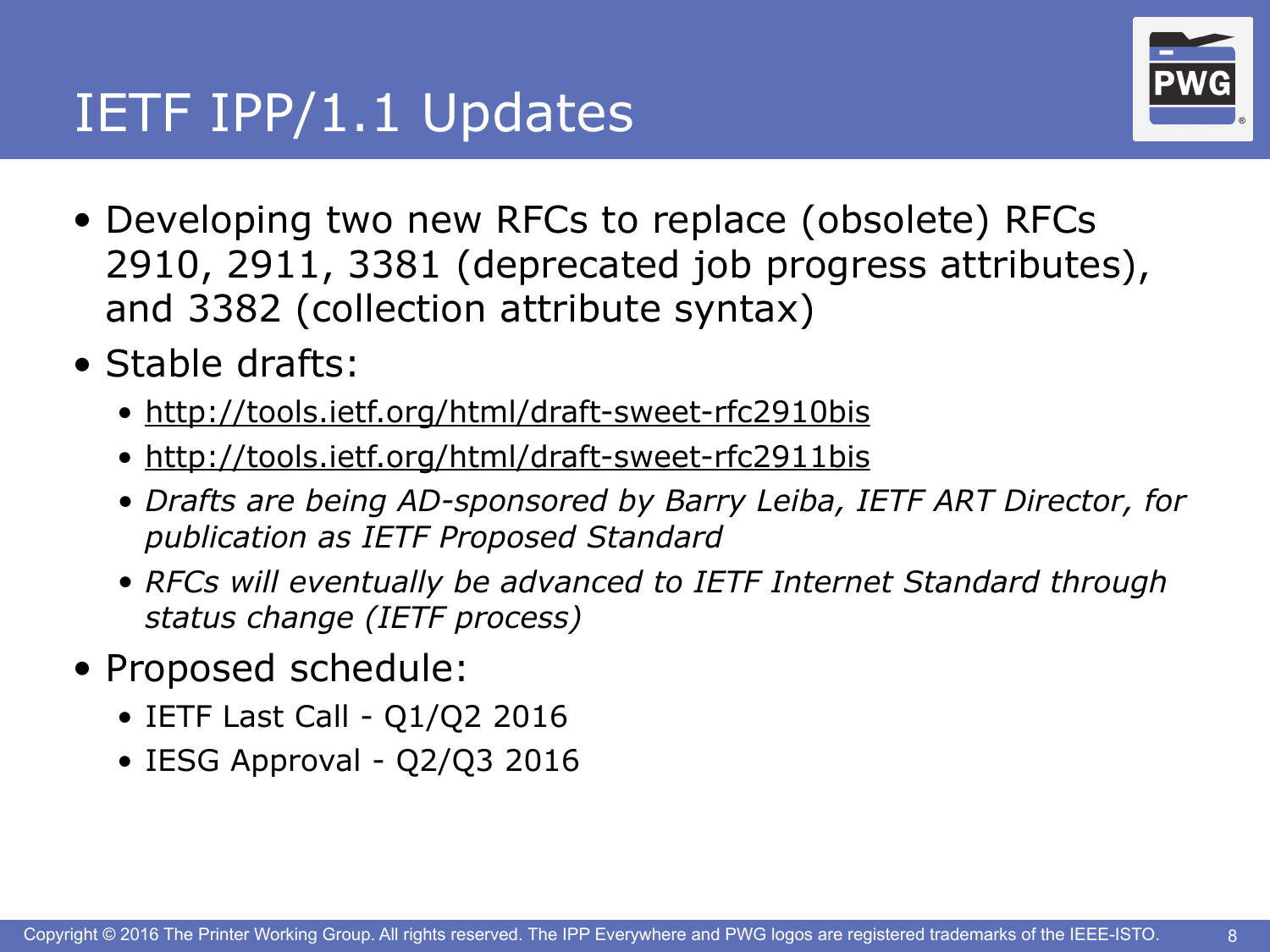#### IPP System Service (SYSTEM)

- Current interim draft at:
	- [http://ftp.pwg.org/pub/pwg/ipp/wd/wd-ippsystem10-20160117](http://ftp.pwg.org/pub/pwg/ipp/wd/wd-ippsystem10-20160117-rev.pdf) rev.pdf
- Proposed Schedule:
	- Prototype draft in Q1/Q2 2016

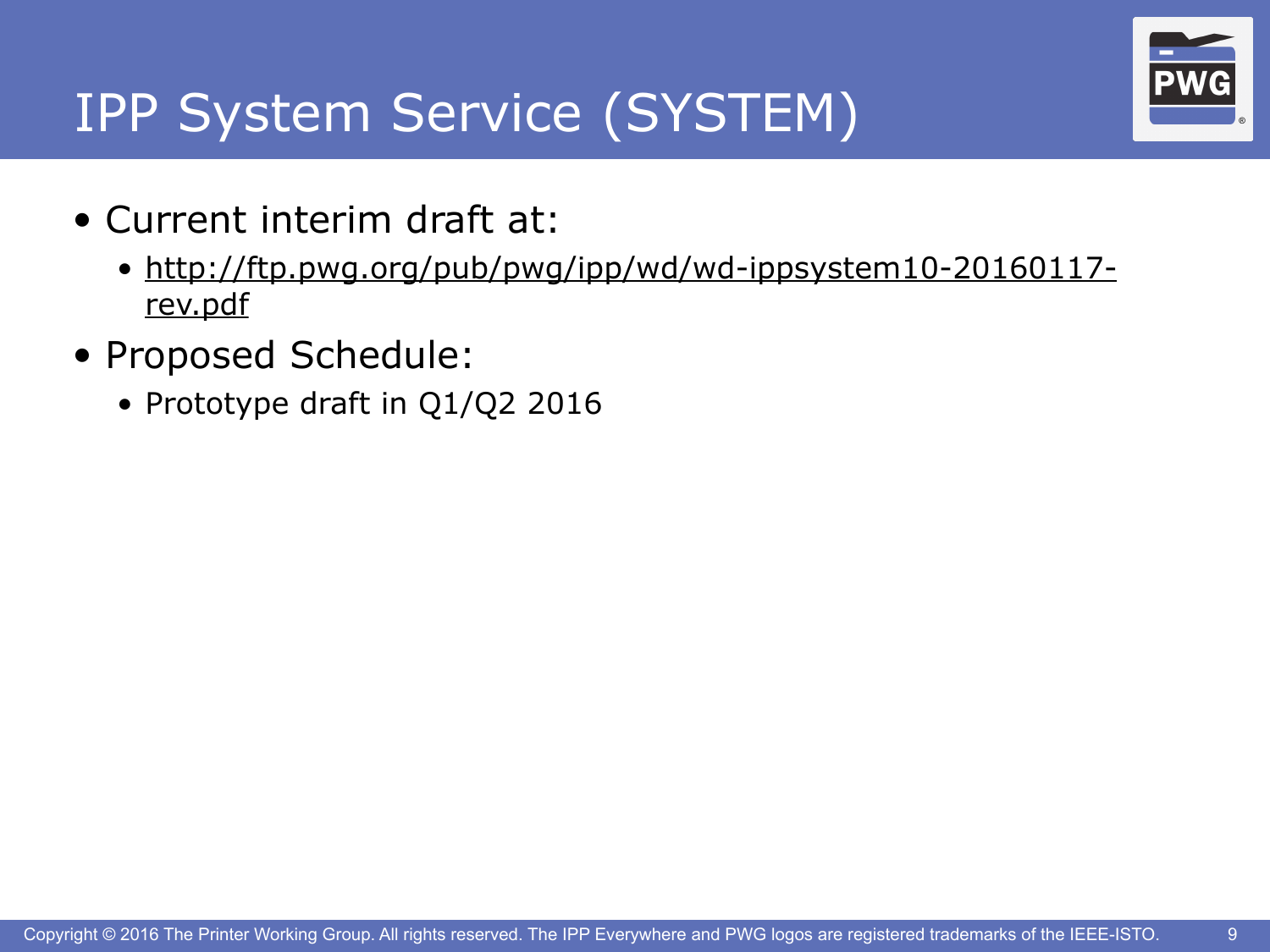

## **The Printer Working Group**

IPP Workgroup Session, Day 2 February 10, 2015 PWG F2F Meeting Sunnyvale, CA (Apple)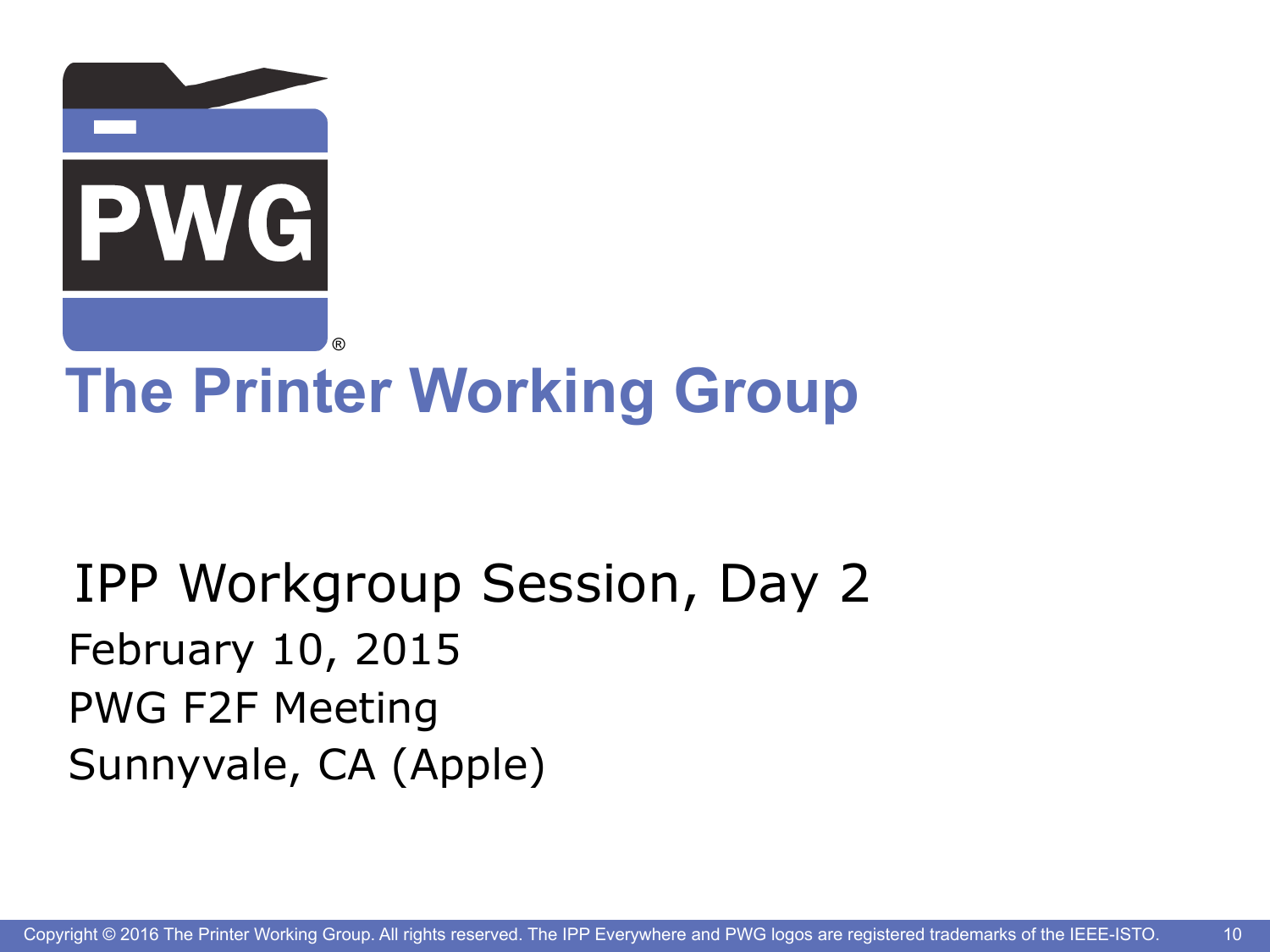#### Agenda



11

#### **February 10, 2016**

| When          | What                             |
|---------------|----------------------------------|
|               | 1:00 - 1:15 IPP Workgroup Status |
| $1:15 - 1:45$ | IETF IPP/1.1 Updates             |
| $1:45 - 4:00$ | <b>IPP System Service</b>        |

#### **February 11, 2016**

| When           | What                              |
|----------------|-----------------------------------|
| $9:00 - 12:00$ | <b>IPP 3D Printing Extensions</b> |
| $12:00 - 1:00$ | Lunch                             |
| $1:00 - 1:30$  | IPP Job Password Repertoire       |
| $1:30 - 2:00$  | IPP Finishings 2.0 Errata         |
| $2:00 - 2:30$  | <b>Next Steps</b>                 |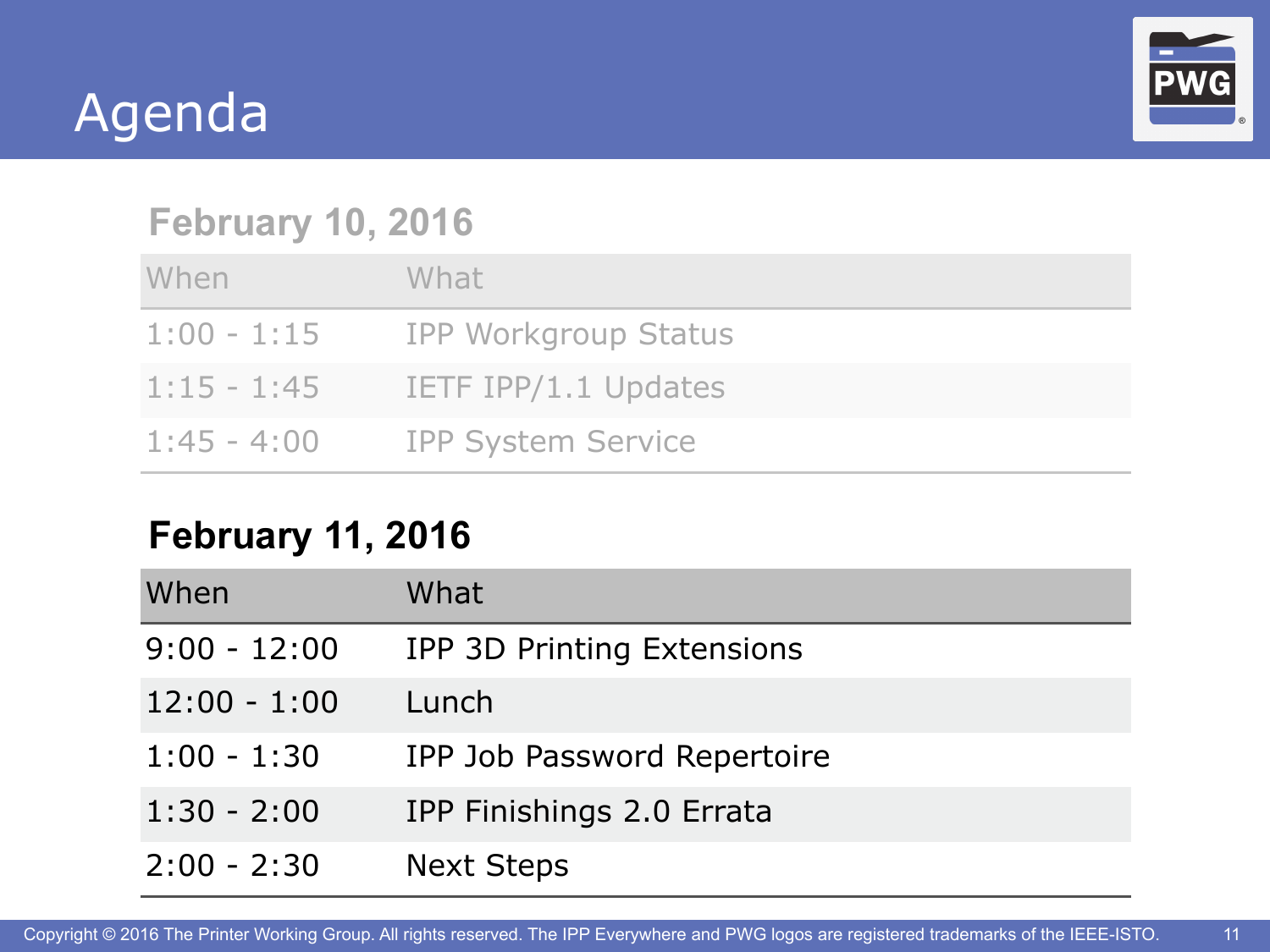#### IPP 3D Printing Extensions

- Current draft (interim):
	- <http://ftp.pwg.org/pub/pwg/ipp/wd/wd-ipp3d10-2016mmdd-rev.pdf>
- Proposed schedule:
	- Prototype draft Q3 2016
- Items for discussion:
	- PDF 2.0 and PDF/E add 3D content to PDF files
		- How do we choose/identify content for printing (multiple U3D objects in file, potentially multiple objects per page or one object shared across multiple pages with different views)
		- How do we map materials between Job Ticket and PDF file?
			- PDF U3D content has named materials, same as AMF and 3MF...
	- Do we want to require or recommend any document formats for 3D printing over IPP? Or simply talk about how to support different formats with implementation guidance?
	- IEEE work on 3D Printing (next slide)
	- Collaborating with other standards bodies and industry groups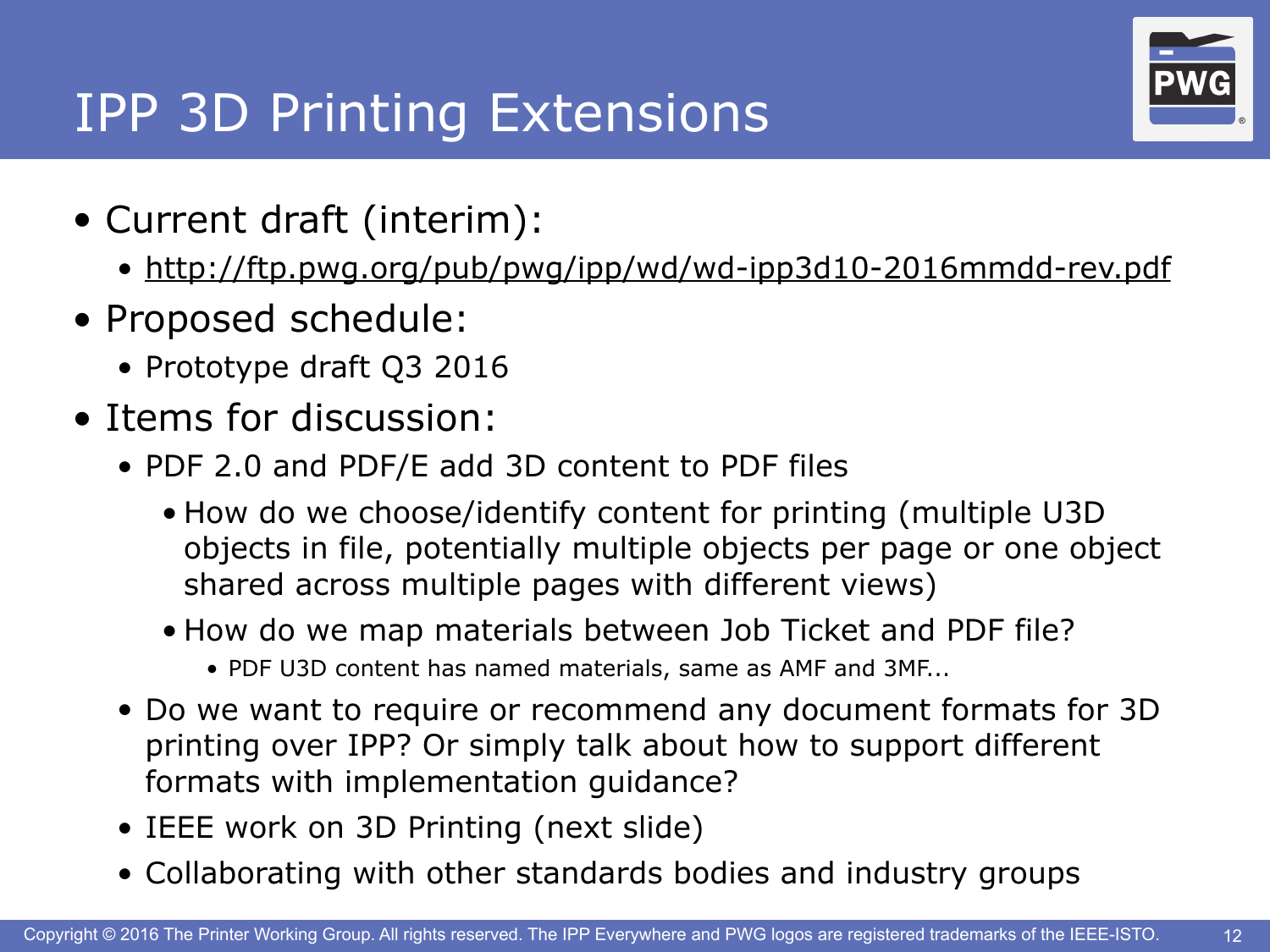#### **IEEE Projects Concerning 3D Printing**

- IEEE P3030 Standard for Consumer 3D Printing: Overview and Architecture
	- <http://standards.ieee.org/develop/project/3030.html>
	- *• "This standard defines an architectural framework for consumer 3D printing, including descriptions of various domains (systems, services, devices, participants, etc.), definitions of domain abstractions, and identification of commonalities between different domains. The architectural framework for consumer 3D printing provides a reference model that defines relationships among various domains and common architecture elements. It also provides a blueprint for data abstraction, quality, protection and safety."*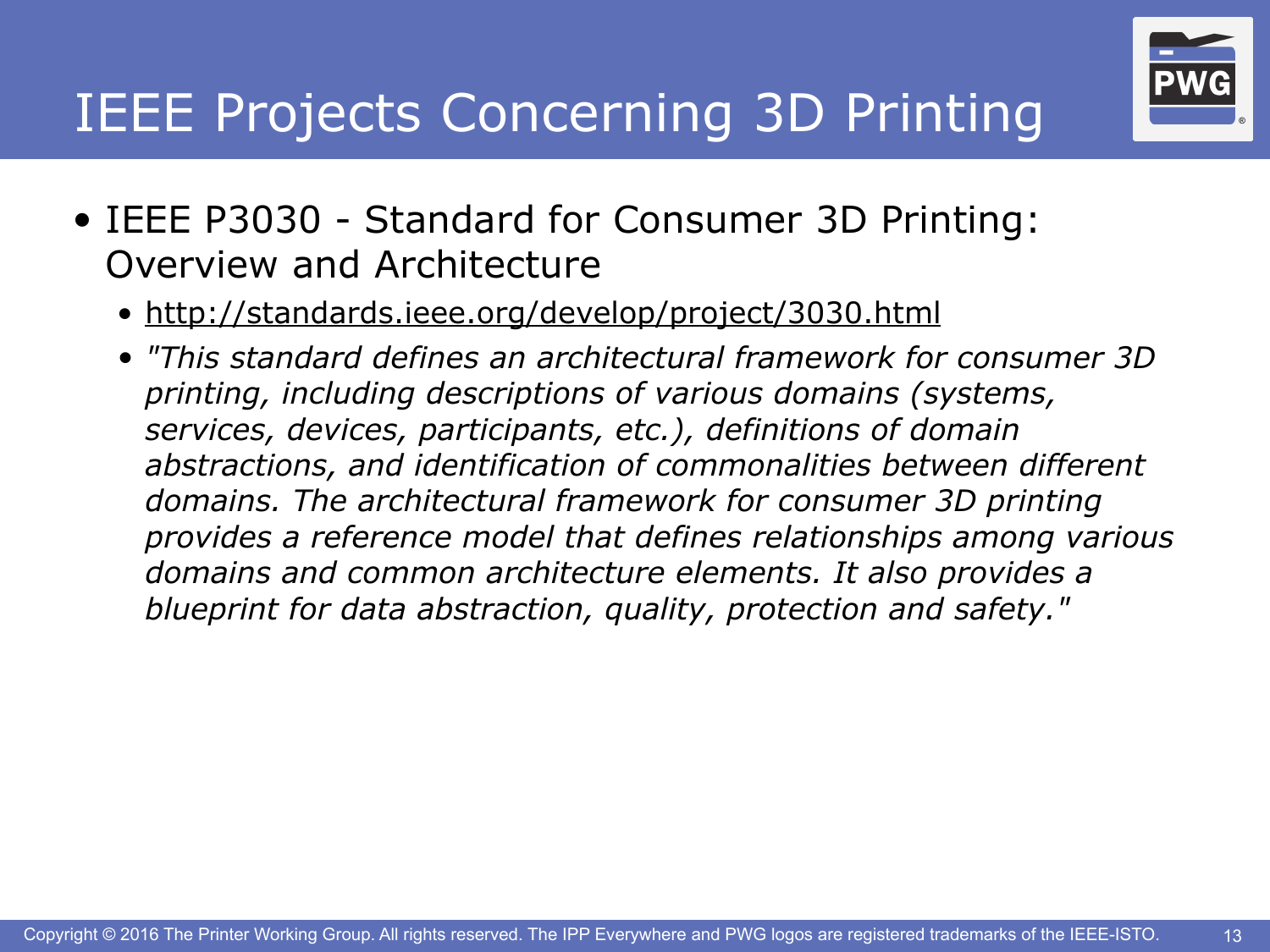## IEEE Projects Concerning 3D Printing (con't)



- IEEE P3333.2.5 Bio-CAD File Format for Medical Three-Dimensional (3D) Printing
	- <https://standards.ieee.org/develop/project/3333.2.5.html>
	- *• "To establish the standardization of accurate and optimized Bio-CAD file format system for medical 3D Printing.This standard defines the Bio-CAD format for three-dimensional (3D) Printing based on Sectional Scan image data containing surface and volumetric information. Standardization is related to medical 3D printing services, including anatomic, pathologic models and medical instrument printing based on two-dimensional images, threedimensional medical data and other medical data."*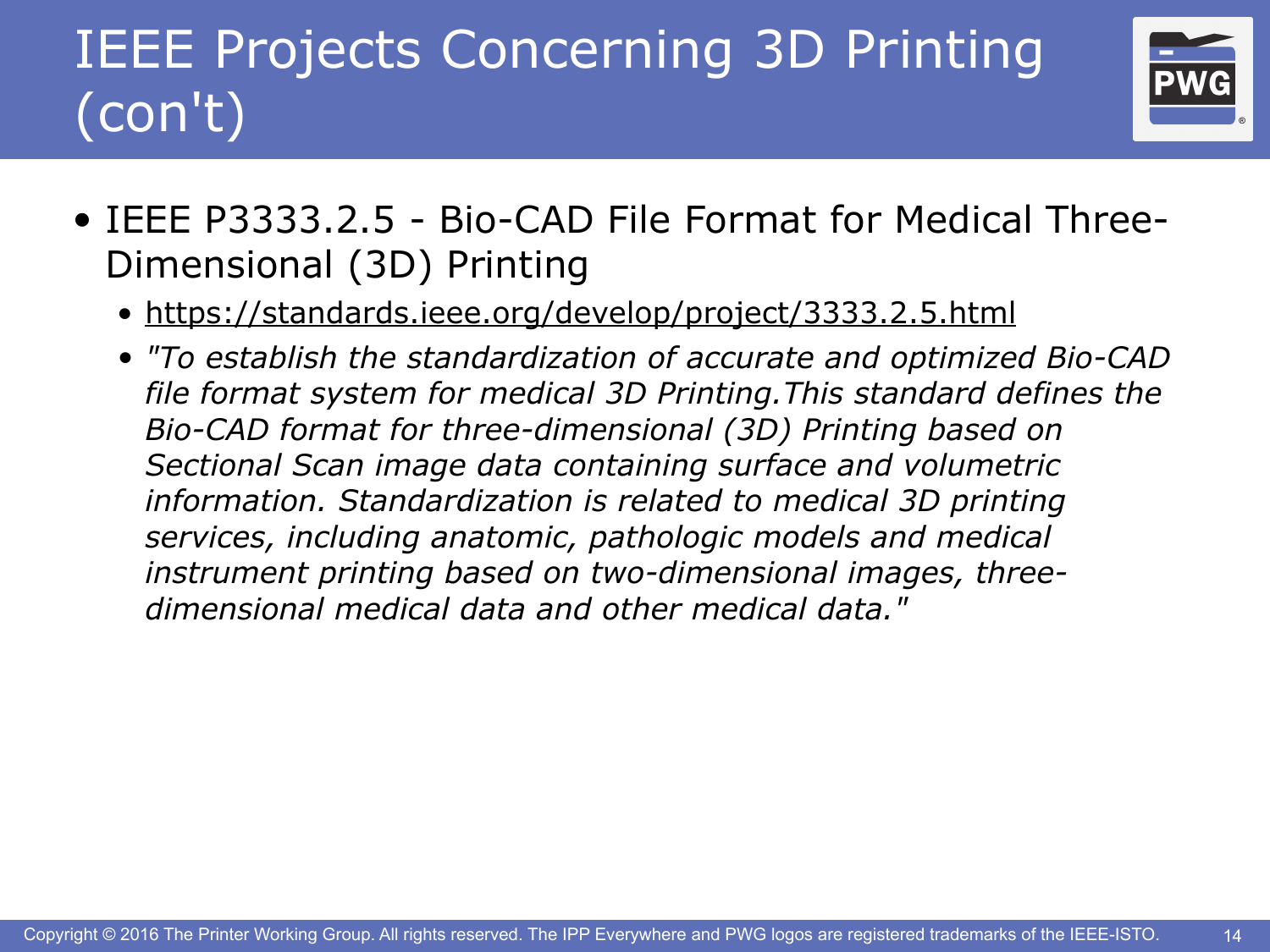#### IPP Job Password Repertoire



- Current draft (white paper):
	- [http://ftp.pwg.org/pub/pwg/ipp/wd/wp-job-password](http://ftp.pwg.org/pub/pwg/ipp/wd/wp-job-password-repertoire-20160101.pdf)repertoire-20160101.pdf
- Next steps:
	- Approve attribute and value registrations Q1 2016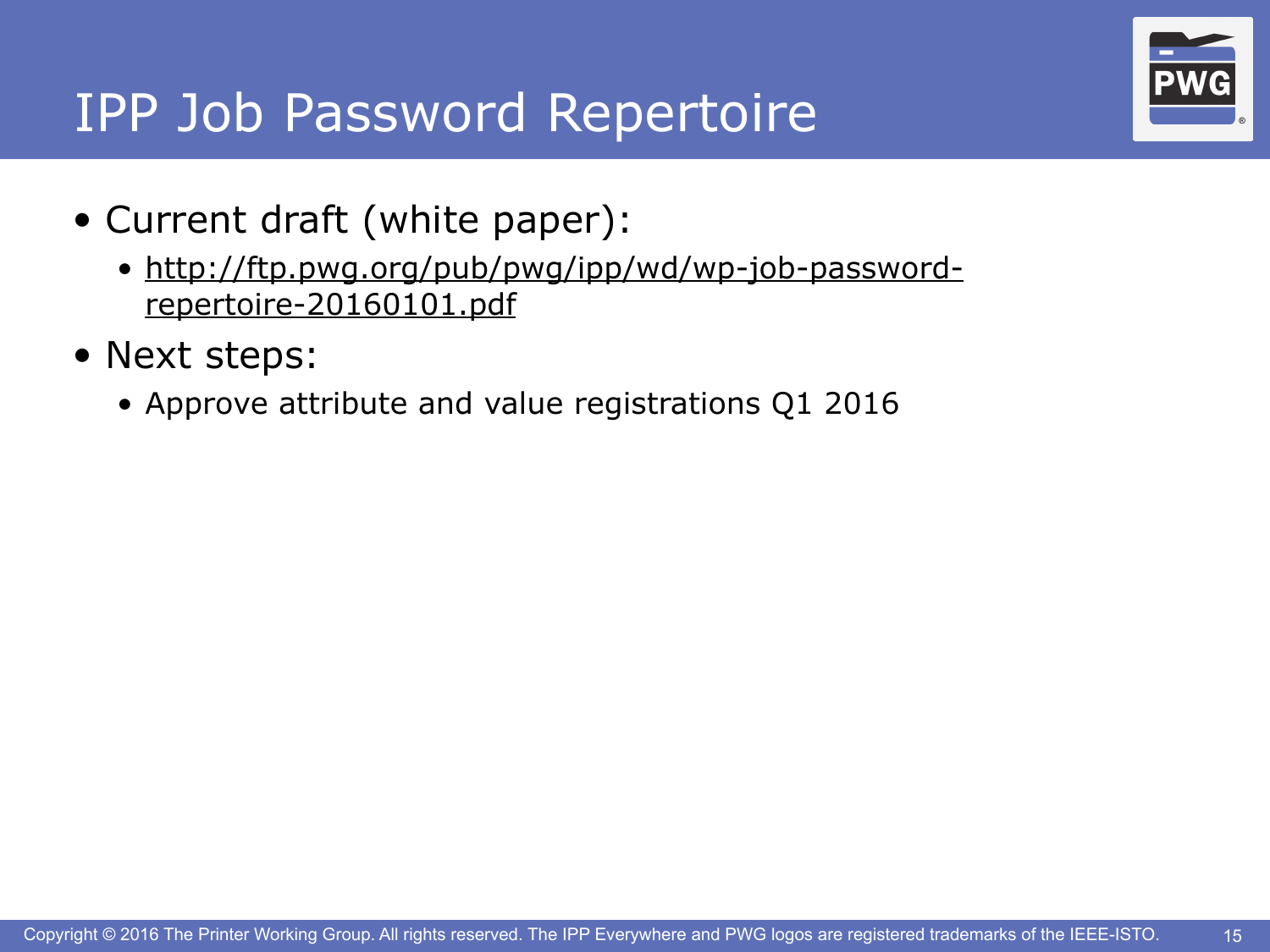

- PWG 5100.1-2015: IPP Finishings 2.0
	- http://ftp.pwg.org/pub/pwg/candidates/csippfinishings20-20141219-5100.1.pdf
- HP has reported several issues in the published standard:
	- No way to differentiate between "finishing-template" values that vary based on media orientation ("orientation-requested")
	- The origin of punch holes and staples (stitches) is not defined
	- The orientation of staples (stitches) is not defined
- JDF (naturally) has Job Ticket elements for most of these things
	- Orientation: no notion of mapping "finishing-template" names to sets of finishing processes, just uses the "raw" values
	- Punching (HoleMaking): Center, CenterReference, Extent, HoleType, Shape
	- Stitching: StapleShape, StitchWidth, WireBrand, WireGauge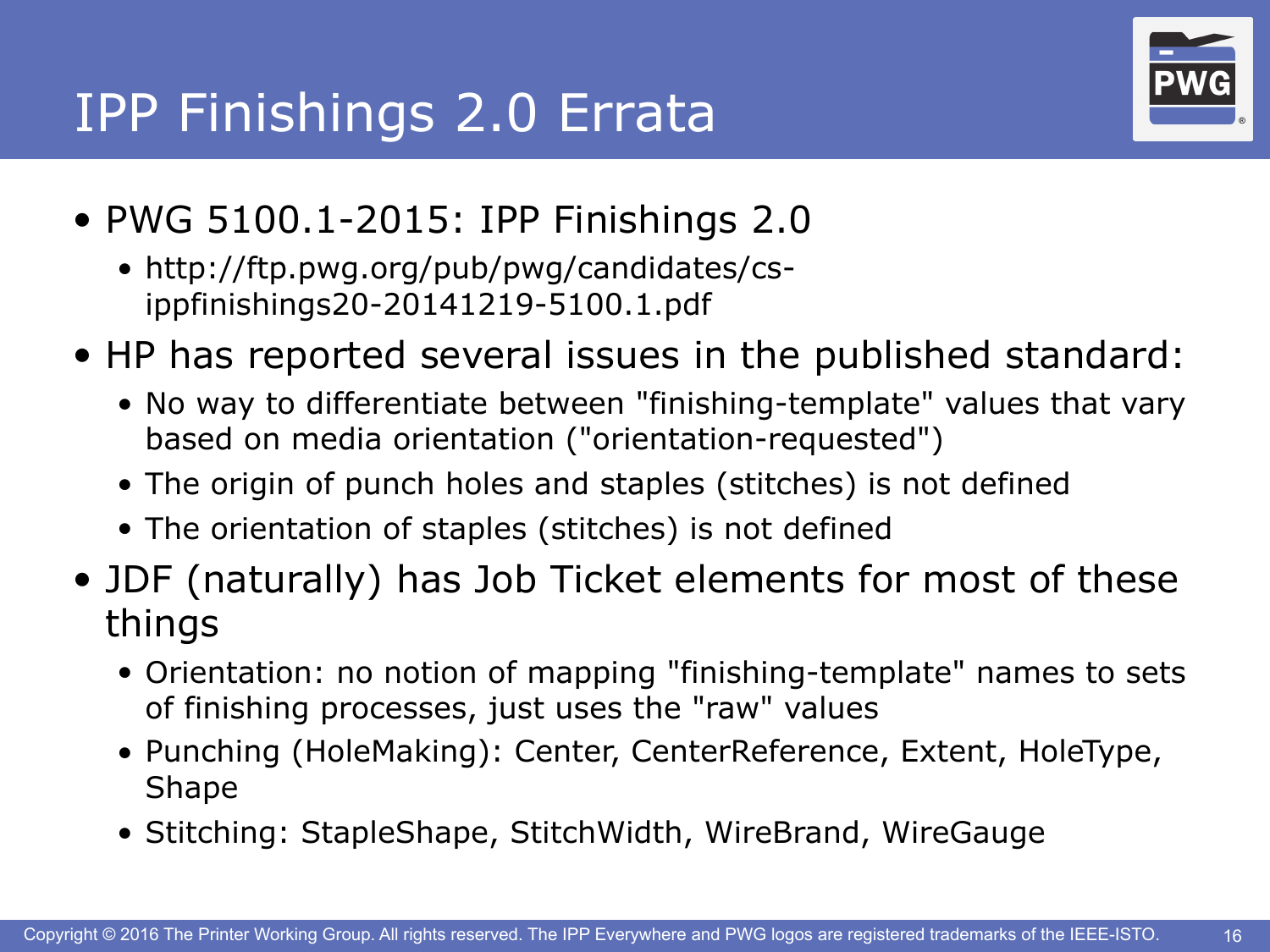#### IPP Finishings 2.0 Errata



- Don't want to make IPP finishings as complicated as JDF
	- Hole and staple making capabilities are typically limited to the installed finisher and/or supplies
	- Focus on providing information to the Client for preview
- For punching:
	- Specify the origin of the holes as the center of each hole (matches JDF @HoleMakingParams/Center definition)
	- Specify that holes are round (JDF @HoleMakingParams/ Shape=Round)
	- Define an attribute that specifies the diameter of the installed hole punch (JDF @HoleMakingParams/Extent for /Shape=Round holes)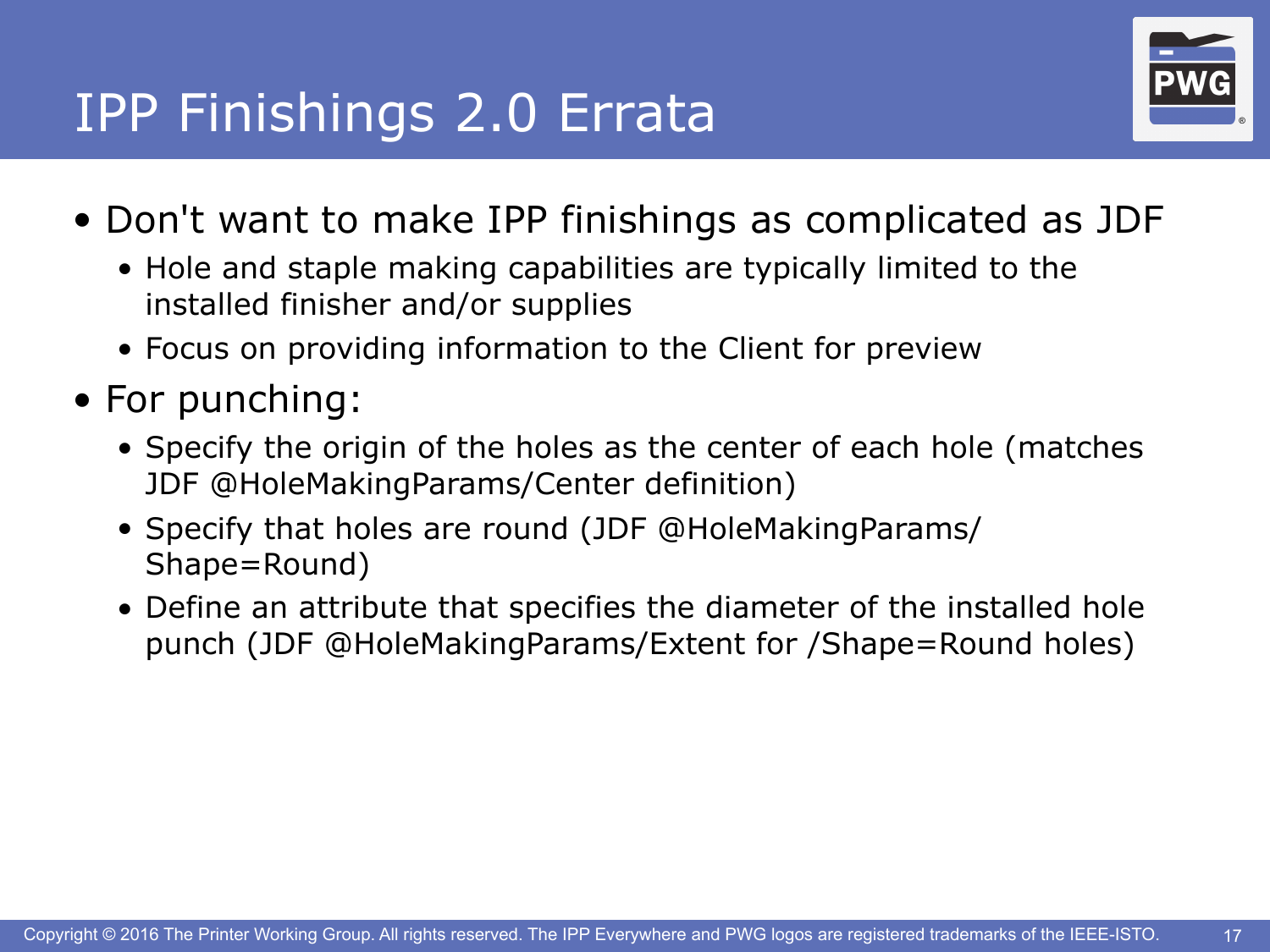

#### IPP Finishings 2.0 Errata (con't)

#### • For stitching:

- Specify the origin of the staples as the center of each staple (matches JDF @StitchingParams/StitchPositions definition)
- Specify that the staple shape is implementation-defined with the staple width representing the exposed portion of the staple on the front side of the Impression (matches JDF definition)
- Define an attribute that specifies the width of the installed/configured staples (matches JDF @StitchingParams/StitchWidth)
- Define an attribute that specifies the angle of the staples when applied (matches JDF @StitchingParams/Angle)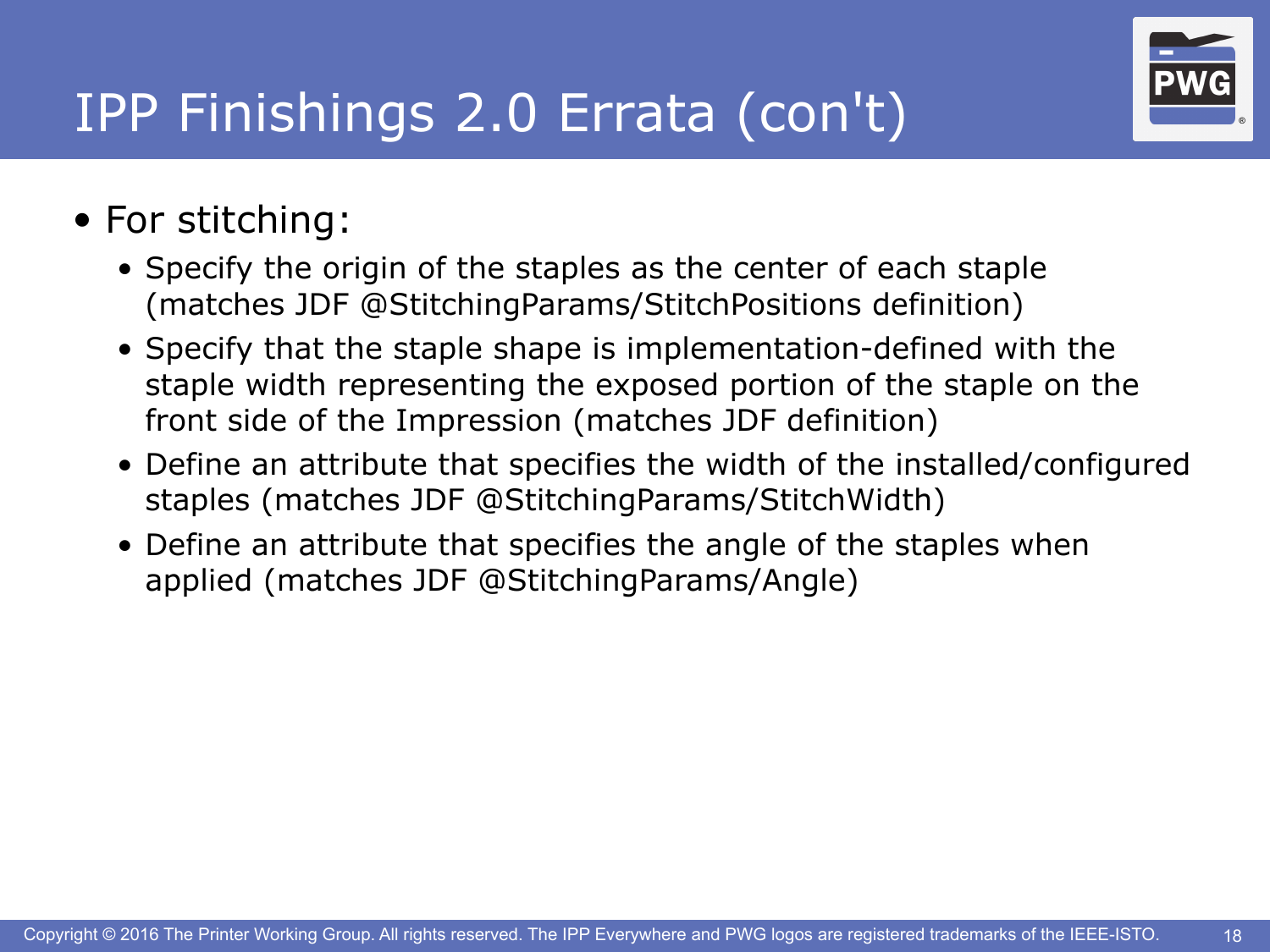- IPP Finishings 2.0: Proposed Changes
- Clarify origins of punch and stitch (staple):
	- Origin is at the center of the punch or stitch (staple)
- "finishings-col-database/ready (1setOf collection)":
	- Add "orientation-requested (type2 enum)" for different "finishingstemplate" values based on orientation
	- Example: 'punch' template defaults to 3-hole punch in portrait and 2 hole punch in landscape
- New "punch-diameter-configured (integer(0:MAX))" Printer Description attribute:
	- Specifies punch diameter in PWG units (hundredths of millimeters)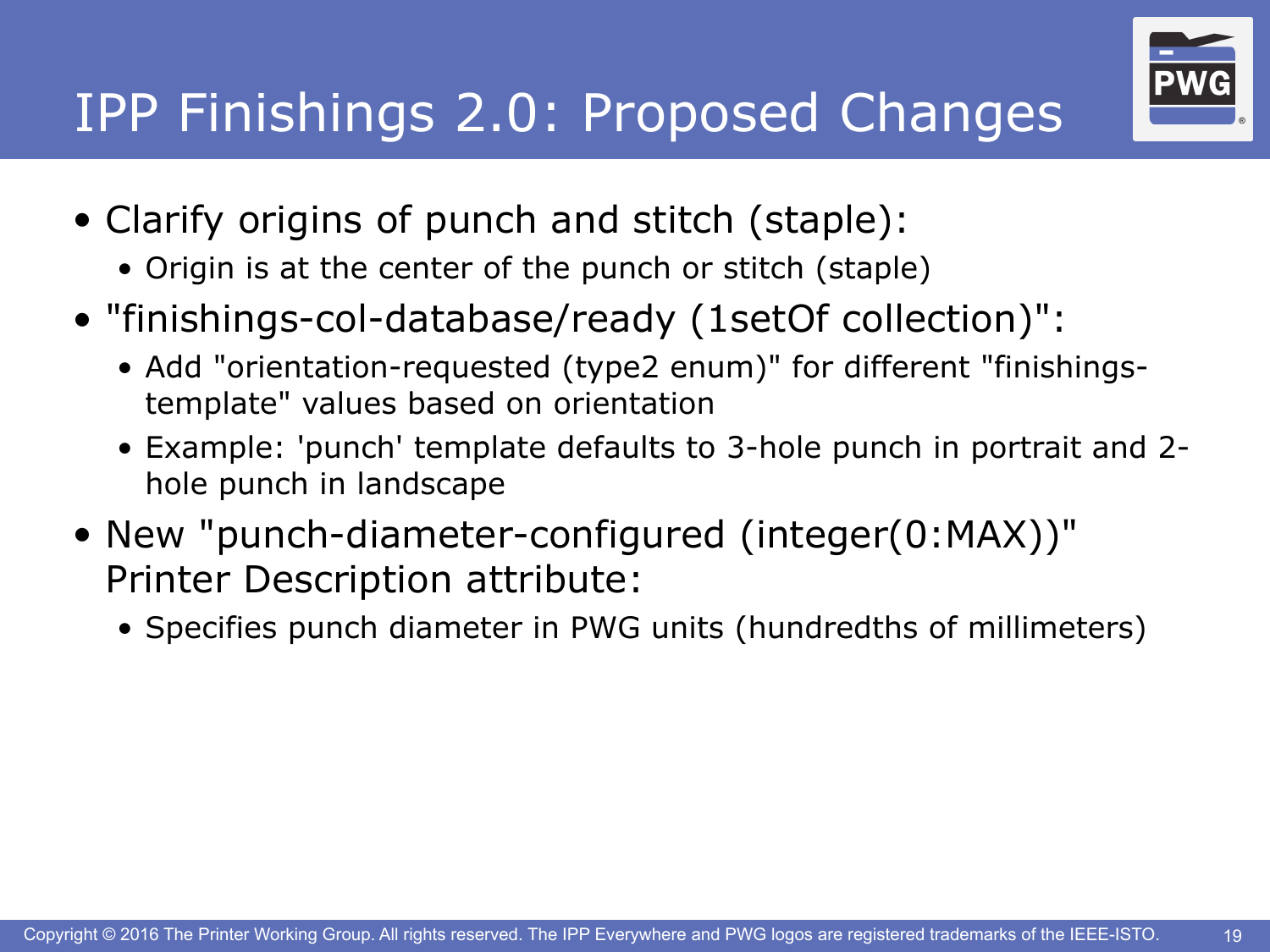## IPP Finishings 2.0: Proposed Changes (con't)



- New "stitch-angle-configured (integer(0:179))" Printer Description attribute:
	- Specifies stitch (staple) orientation in degrees counter-clockwise from right edge:



- New "stitch-size-configured (integer(0:MAX))" Printer Description attribute:
	- Specifies stitch (staple) size in PWG units (hundredths of millimeters)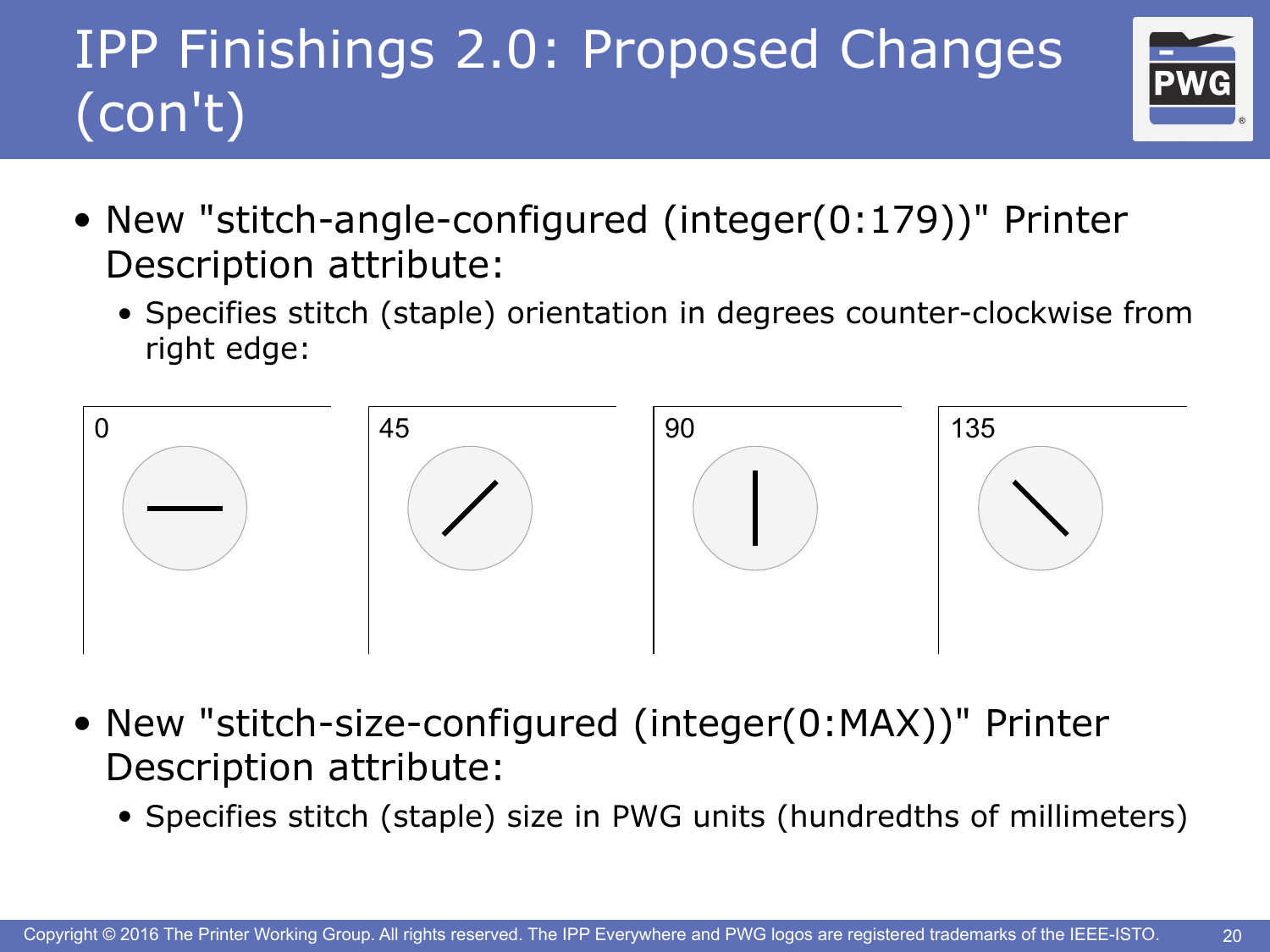

#### IPP Finishings 2.0: Next Steps

- Do we publish this as an errata to IPP Finishings 2.0?
	- Develop "IPP Finishings 2.1" draft
	- PWG Last Call and PWG Call for Objections process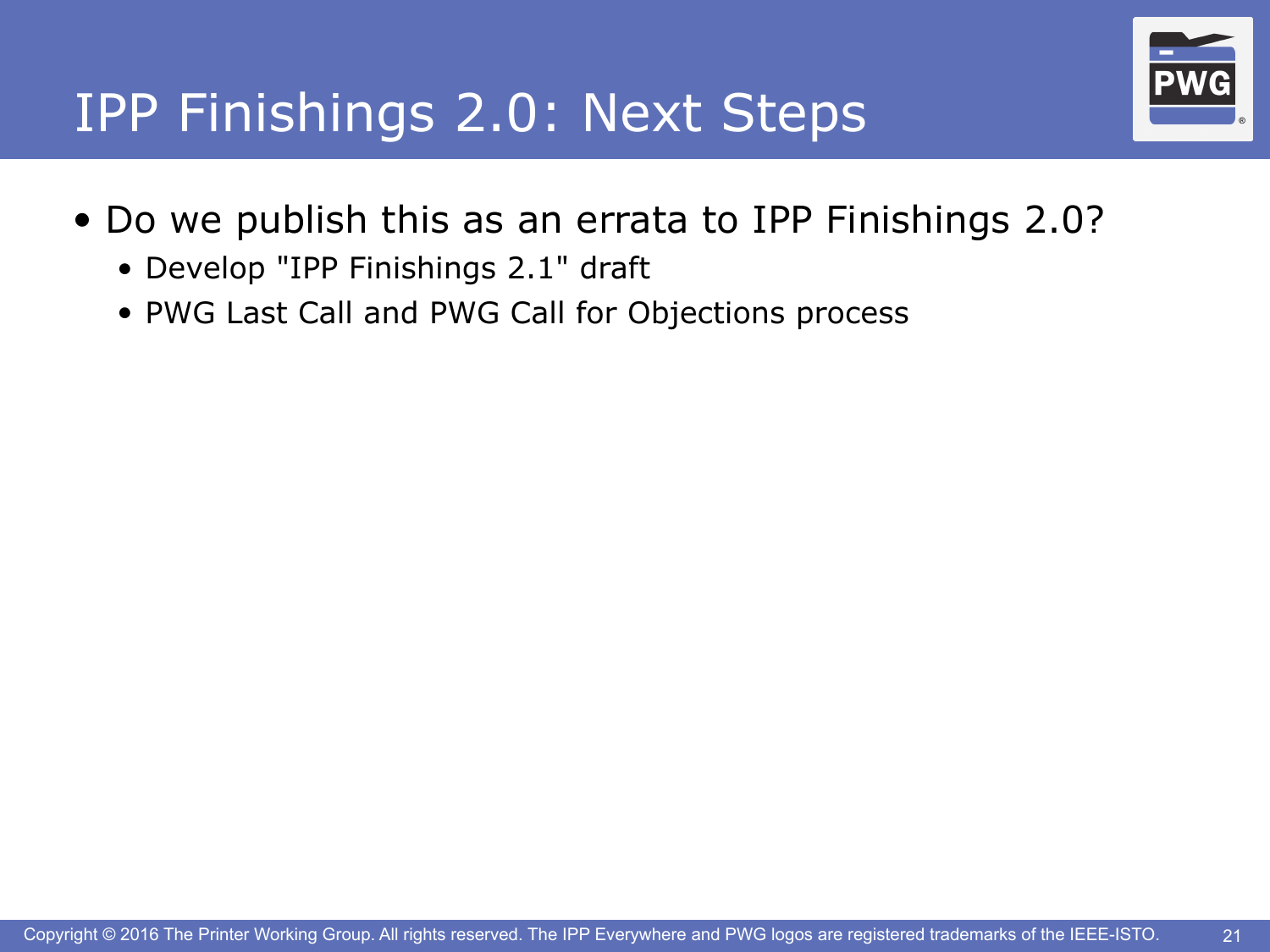

## **The Printer Working Group**

Next Steps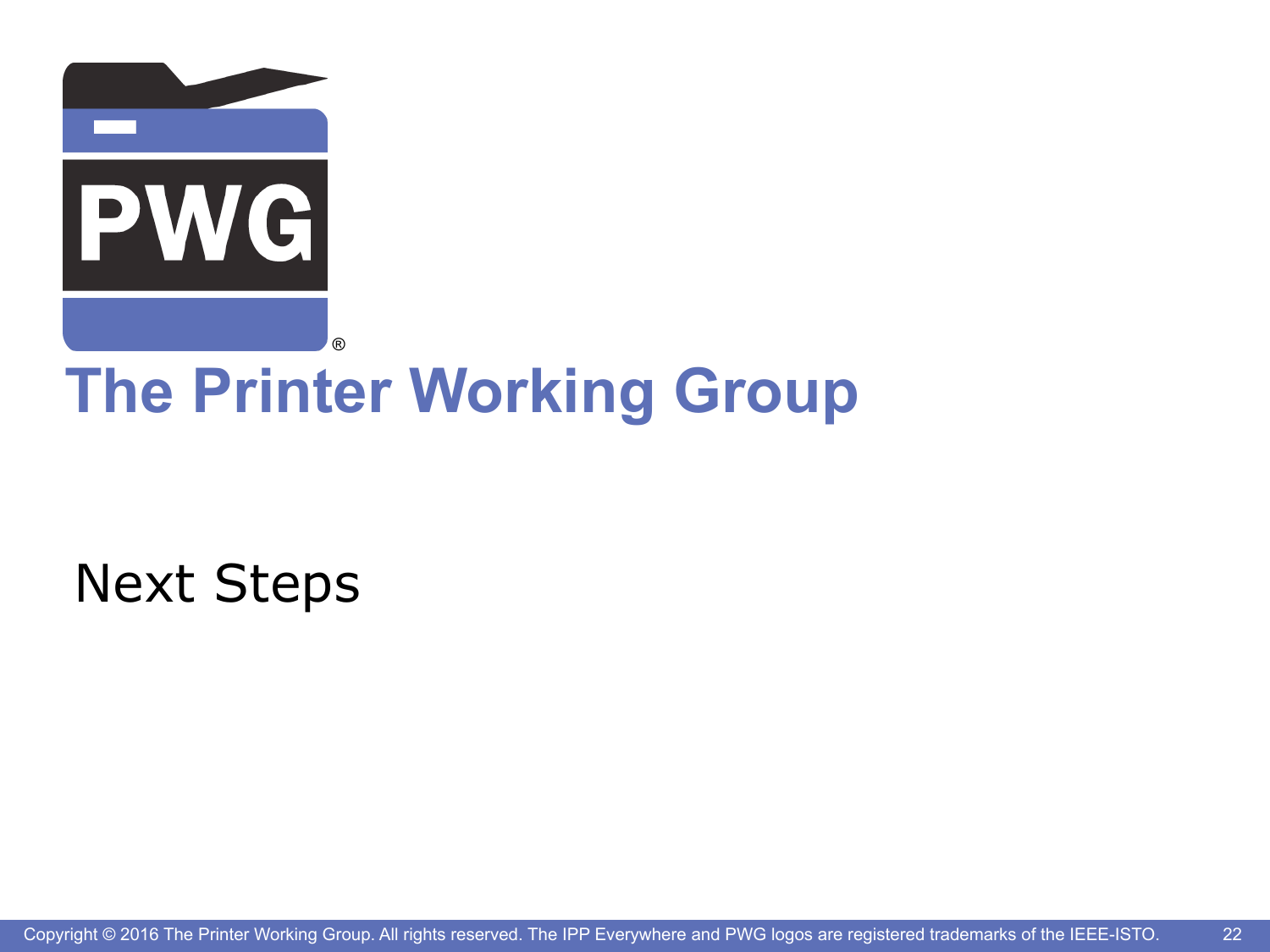# Next Steps **BEAT STEPS**

- **1) IPP Everywhere Printer Self- 7w 1d Certification Manual**
	- 1.1) PWG Last Call 2w 2d
- 1.2) PWG Formal Approval 4w 4d
- **2) IETF IPP/1.1 Proposed 35w Standard**
	- 2.1) Preparation of Drafts 7w
	- 2.2) IETF Last Call 12w
	- 2.3) RFC Editor 16w

#### **3) IPP System Service (SYSTEM) 34w**

- 3.1) Interim Working Drafts 15w
- 3.2) Prototype Working Drafts 5w
- 3.3) Workgroup Last Call 2w
- 3.4) PWG Last Call 6w
- 3.5) PWG Formal Approval 6w
- **4) IPP 3D Printing Extensions 57w**
- 4.1) Interim Working Drafts 35w
- 4.2) Prototype Working Drafts 8w
- 4.3) Workgroup Last Call 2w
- 4.4) PWG Last Call 6w
- 4.5) PWG Formal Approval 6w
- 5) Errata Updates (FAXOUT, 52w MFDALERT, STATE)



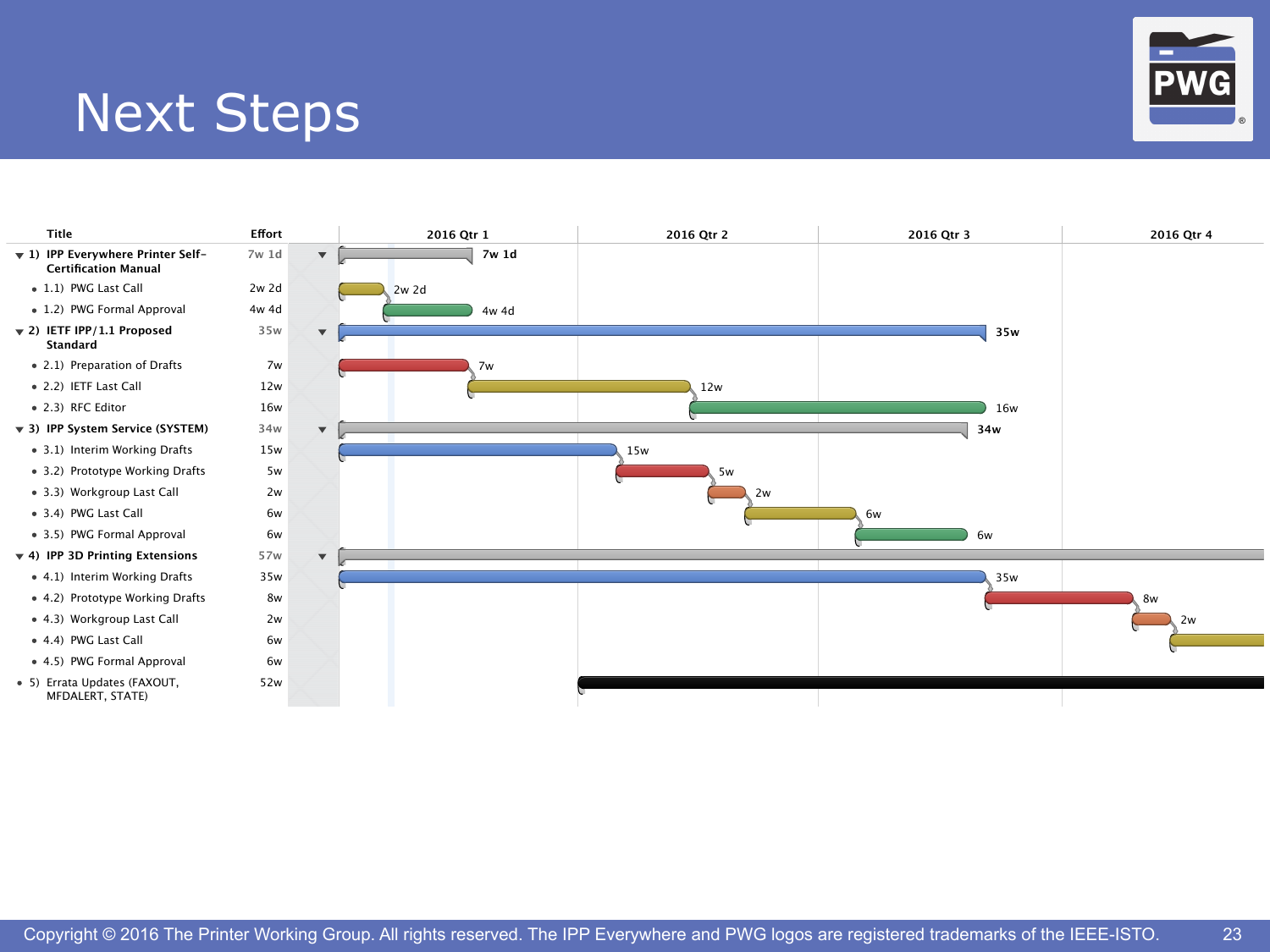#### Next Steps



- IPP Everywhere Printer Self-Certification Manual 1.0
	- PWG Formal Vote concludes on February 19, 2016
- Advance IPP/1.1 to IETF Proposed Standard
	- IETF Last Call in Q1 2016
	- IETF process to advance to Internet Standard once published...
- IPP System Service
	- Prototype working draft in Q2 2016
- IPP 3D Printing Extensions
	- Prototype working draft in Q3 2016
- IPP Finishings 2.0 Errata?
- IPP Transform Service v1.0?